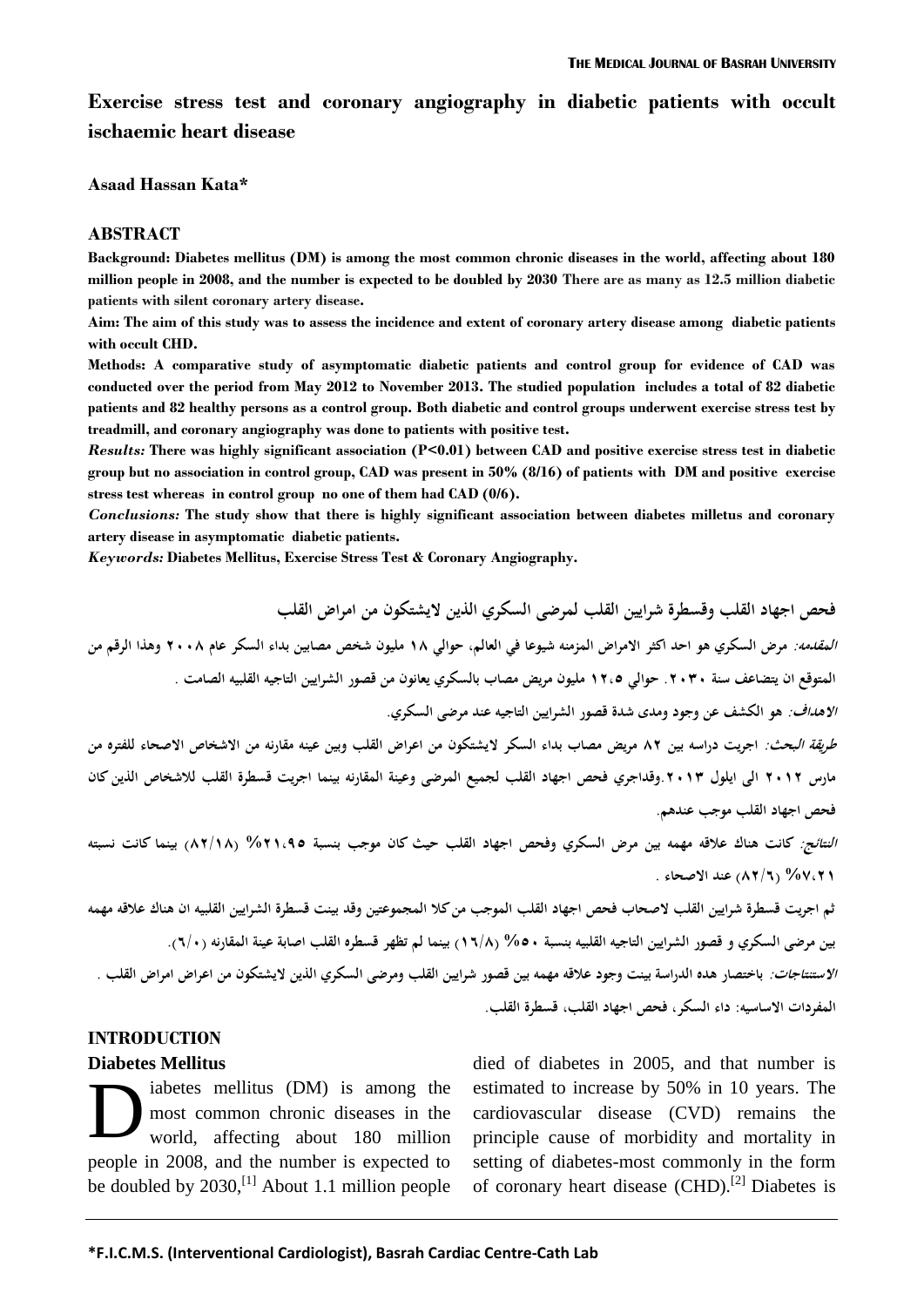typically classified as type 1 diabetes, characterized by absolute insulin deficiency representing about 10% and type 2 diabetes, characterized by relative insulin deficiency associated with insulin resistance and representing  $> 90\%$  of all diabetes cases. <sup>[3]</sup>

### *Atherosclerosis*

There are as many as 12.5 million diabetic patients with silent Coronary Artery Disease (CAD) [4] . Patients with diabetes as compared with non diabetic individuals have a twofold to fourfold increased risk of development and dying of CHD.<sup>[5]</sup> Diabetes is associated with an increased risk for development of acute coronary syndrome (ACS) events.<sup>[6]</sup> Patients with diabetes have worse CVD outcomes after ACS events. Despite overall improvements in outcomes during the past several decades for patients with and without diabetes, the gradient of CVD associated with diabetes persist.<sup>[7]</sup>

# *Exercise Stress Testing*

Exercise is a common physiologic stress used to elicit cardiovascular abnormalities not present at rest and to estimate the adequacy of cardiac function. Exercise stress test is one of the most frequent noninvasive modalities used to assess patients with suspected or proven CVD.<sup>[8]</sup> The indications for exercise testing continue to evolve, and the most frequent indications are to help in diagnosis of CAD, assessment of functional capacity and estimating prognosis. $[9]$ 

### *Cardiac Catheterization*

Cardiac catheterization should be considered a diagnostic test used in combination with complementary noninvasive tests. Identification of CAD and assessment of its extent and severity are the most common indications for cardiac catheterization in adults, coronary arteriography provides the most reliable anatomic information for determining the appropriateness of medical therapy, percutaneous coronary intervention (PCI), or coronary artery bypass surgery (CABG) and

subsequently become one of the most widely used invasive procedures in cardiovascular medicine.<sup>[10]</sup>

# *The aim of study*

The aim of this study was to assess the incidence and extent of coronary artery disease among diabetic patients occult CHD.

### **PATIENTS AND METHODS**

A study of asymptomatic diabetic patients and control group for evidence of CAD was conducted over the period from May 2012 to November 2013. The studied population includes a total of 82 diabetic patients referred to Basrah Teaching Hospital for control of diabetes. Forty (40) of them with type I diabetes mellitus and the remaining 42 patients with type II. A patient was considered diabetic if he/she taking insulin or oral hypoglycemic agents, or met the criteria of the National Diabetes Data Group and WHO criteria for diagnosing DM. These criteria involve the followings (inclusion criteria):

- **1. Symptoms of DM plus Random Blood Sugar (RBS) > 11.1 m mol/L ( 200 mg / dL)**
- **2. Fasting blood glucose (FBS) > 7.0 m mol/L ( 126 mg /d L)**
- **3. Two hour plasma glucose > 11.1 m mol/ L (> 200 mg /dL) during an Oral Glucose Tolerance Test (OGGT) (11).**

An 82 healthy subjects were also studied and considered as control group. The studied population (both diabetic and control groups) has no clinical evidence of ischaemic heart disease (IHD), with normal resting electrocardiography (ECG) and resting echocardiography. Patients with other cardiac risk factors like hypertension, smoking and obesity were excluded from this study. The studied population underwent exercise stress by treadmill test for detection of silent ischaemia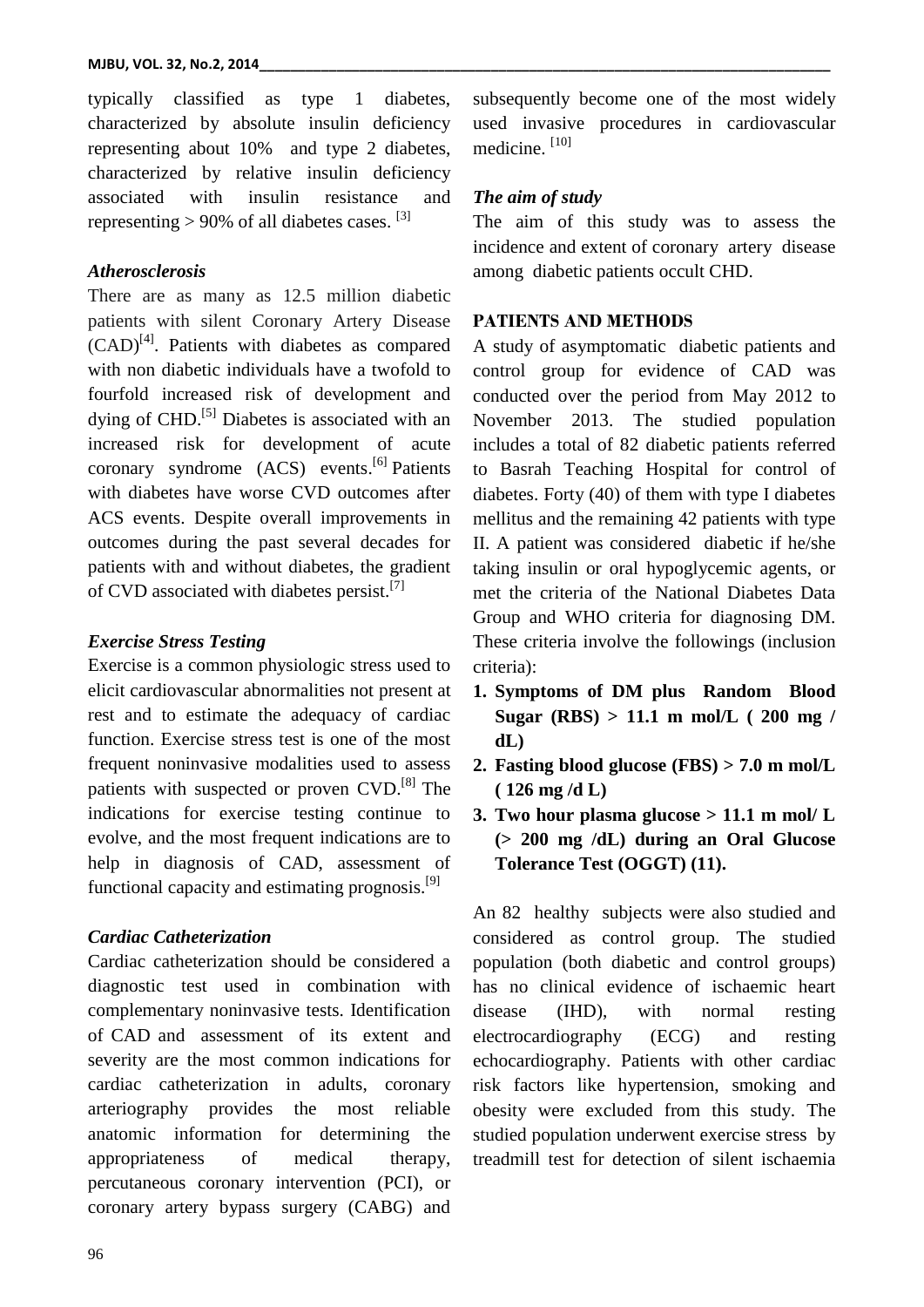and the test was considered positive if patient has [12] :

- **1. Downsloping or horizontal ST segment depression.**
- **2. Reproducible sustained or symptomatic ventricular tachycardia.**
- **3. Exercise- induced ST segment elevation.**
- **4. Angina pectoris at low exercise workload.**
- **5. Failure to increase systolic blood pressure > 120 mm Hg or sustained decrease > 10 mm Hg below rest level.**

Patients with positive exercise stress test were subjected to cardiac catheterization to confirm the presence of CHD. Cardiac catheterization were performed by Judkins technique after local anasthaesia with 1% lidocaine, percutaneous entery of femoral artery was achieved by puncturing the vessel 1-3 cm below inguinal ligament. An 18 gauge thin needle was inserted at 30-45 degree angle into femoral artery and J tip guide wire was advanced through the needle into the artery then a sheath was inserted into the femoral artery. Selective coronary angiography was performed in multiple views, and coronary stenoses were seen by an experienced angiographers, and significant coronary artery disease was considered present

if there was 70% and more lumen diameter stenoses except for the left main coronary artery (LMCA) was  $50\%$  and more.  $^{[13]}$ 

The statistical analysis of the results were done by SPSS version 16.

# **RESULTS**

The study included 82 patients with diabetes milletus, 40 had insulin dependent diabetes milletus with a mean age of  $30.3 \pm 2.83$  years and 42 patients had non-insulin dependent diabetes milletus with a mean age  $48.11 \pm 6.36$ years. Of the studied 82 diabetic patients, 41 were males and 41 were females. The study also included a control group of 82 persons had no diabetes milletus, with a mean age  $41.75 \pm 7.55$ years, 42 of them were males and 40 were females. Exercise stress test shown in **(Table-1)**, the result of the study shows that the prevalence of positive exercise stress test in patients with diabetes milletus was 21.95%, it was significantly (P-value  $< 0.01$ ) higher than in control group 7.31%. There was no statistically significant ( $P > 0.05$ ) difference in the prevalence of positive exercise stress test between patients with IDDM and NIDDM as shown in **(Table-2).**

|             | <b>Patients with diabetes milletus</b> |               | <b>Controls</b> |               |
|-------------|----------------------------------------|---------------|-----------------|---------------|
| <b>Test</b> | No.                                    | $\frac{6}{6}$ | No.             | $\frac{0}{0}$ |
| Positive    | ۱õ                                     | 21.95         |                 | 7.31          |
| Negative    | 64                                     | 78.05         | 76              | 92.69         |
| Total       | റ<br>٥Ž                                | 100.0         |                 | 100.0         |

 **Chi-Square =7.029 P value = 0.008** 

| Table 2. Prevalence of positive exercise stress test in IDDM and NIDDM patients. |  |  |  |
|----------------------------------------------------------------------------------|--|--|--|
|                                                                                  |  |  |  |

| <b>Test</b>     | <b>Patients with IDDM</b> |               |     | <b>Patients with NIDDM</b> | <b>Total</b> |               |  |
|-----------------|---------------------------|---------------|-----|----------------------------|--------------|---------------|--|
|                 | No.                       | $\frac{6}{9}$ | No. | $\frac{0}{0}$              | No.          | $\frac{6}{6}$ |  |
| <b>Positive</b> |                           | 15            | 12  | 28.57                      | 18           | 21.95         |  |
| <b>Negative</b> | 34                        | 85            | 30  | 71.43                      | 64           | 78.05         |  |
| <b>Total</b>    | 40                        | 100.0         | 42  | 100.0                      | 82           | 100.0         |  |

**Chi-Square =2.20 P value =0.138**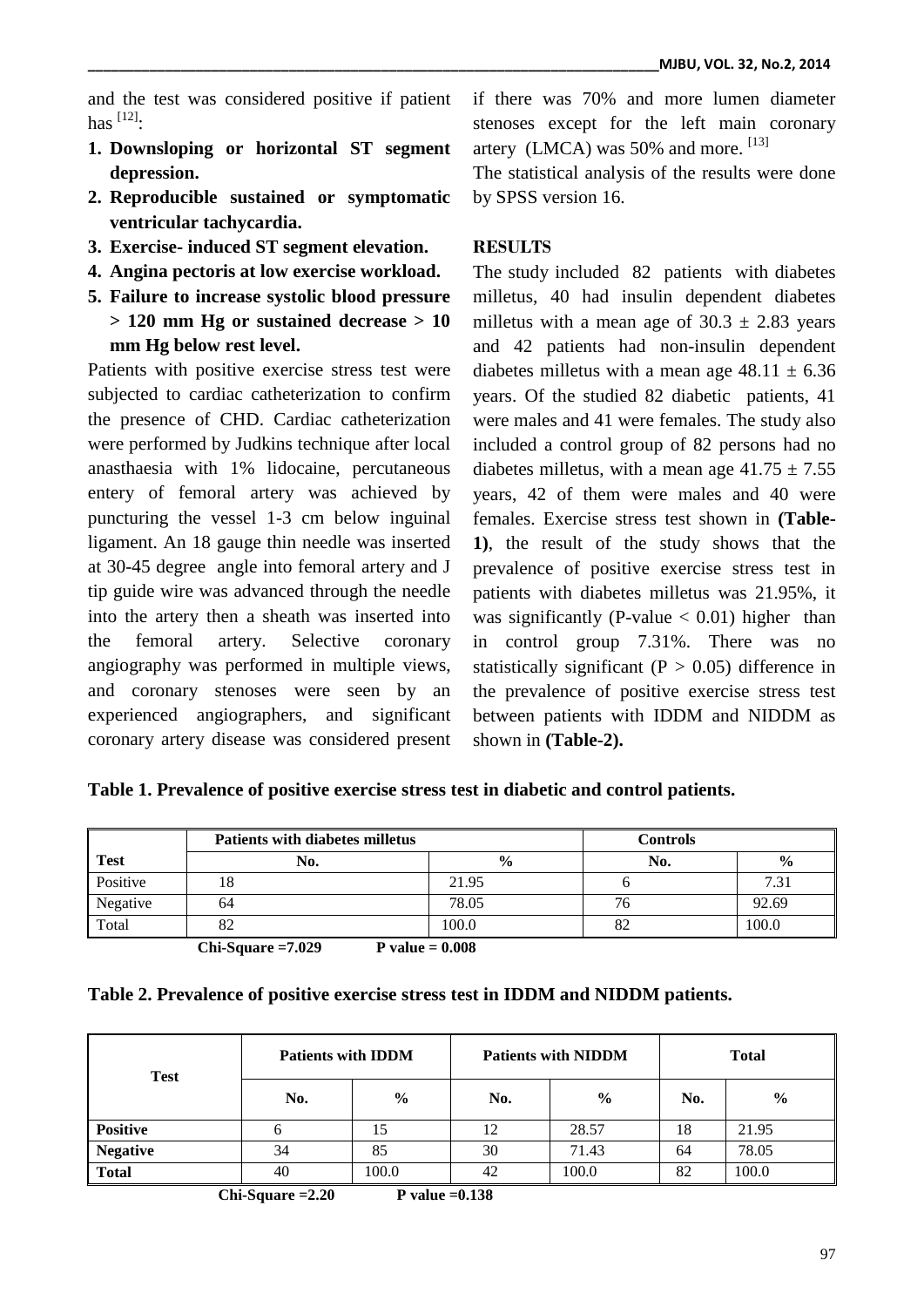The result of exercise stress test among diabetic patients with two different duration of disease was compared; patients with diabetic duration of 10 years and more and patients with diabetic duration less than 10 years. The prevalence of positive exercise stress test was higher in diabetic patients with longer duration of disease

as shown in (Table-3), it was statistically significant ( $P < 0.05$ ). Among patients with duration of diabetes milletus of 10 years and more 12 (33.33%) compared to 6 (13%) showed positive test of patients with diabetic duration less than 10 years.

|  |  | Table 3. Positive exercise stress test in relation to duration of DM. |  |  |  |  |  |
|--|--|-----------------------------------------------------------------------|--|--|--|--|--|
|--|--|-----------------------------------------------------------------------|--|--|--|--|--|

| <b>Test</b>     | Duration $< 10 y$ |               |     | Duration $> 10 y$ | <b>Total</b> |               |  |
|-----------------|-------------------|---------------|-----|-------------------|--------------|---------------|--|
|                 | No.               | $\frac{6}{9}$ | No. | $\frac{6}{6}$     | No.          | $\frac{6}{6}$ |  |
| <b>Positive</b> | 6                 | 13            | 12  | 33.33             | 18           | 21.95         |  |
| <b>Negative</b> | 40                | 87            | 24  | 66.67             | 64           | 78.05         |  |
| <b>Total</b>    | 46                | 100           | 36  | 100.0             | 82           | 100.0         |  |

 **Chi-Square = 4.853 P value = 0.028** 

Patients with positive exercise stress test subjected to coronary angiography to confirm the presence of coronary artery disease. (Table-4), shows highly significant association ( $P \lt \theta$ 0.01) between CAD and positive exercise stress test in diabetic group than in control, CAD was present in 50% (8/16) of patients with DM and positive exercise stress test whereas in control group no one of them had CAD (0/6). The majority of patients with significant coronary artery disease in diabetic group are those with type II 14.28% compared to 5 % in type I.

**Table 4. Prevalence of IHD among diabetic and control groups**

|                 | <b>Type I</b><br><b>Diabetes milletus</b>                                   |               |     | <b>Type II</b><br><b>Diabetes milletus</b> |     | <b>Controls</b> |  |  |
|-----------------|-----------------------------------------------------------------------------|---------------|-----|--------------------------------------------|-----|-----------------|--|--|
| Angiography     | No.                                                                         | $\frac{0}{0}$ | No. | $\frac{0}{0}$                              | No. | $\frac{0}{0}$   |  |  |
| <b>Positive</b> |                                                                             |               |     | 14.28                                      |     |                 |  |  |
| <b>Negative</b> | 38                                                                          | 95            | 36  | 85.72                                      | 82  | 100             |  |  |
| <b>Total</b>    | 40                                                                          | 100.0         | 42  | 100.0                                      | 82  | 100.0           |  |  |
|                 | $\mathbf{D} \mathbf{E}$ $\mathbf{A}$<br>$C1.1 C$ $10.11$<br>$P = 1 - 0.002$ |               |     |                                            |     |                 |  |  |

**Chi-Square =12.21**  $DF = 2$  P value = 0.002

## **DISCUSSION**

As silent ischaemia presented mostly in diabetic patients than non-diabetic patients (14-16), the present study evaluates the association between the presence of diabetes milletus and coronary artery disease among asymptomatic patients by exercise stress test and confirmation by coronary angiography (for detection of silent ischaemia). The positive exercise stress test was significantly higher in diabetic patients than in control group  $(P < 0.01)$  in whom coronary

angiography was performed to confirm the presence of coronary artery disease and it was highly significant ( $P < 0.01$ ), and the coronary artery disease was higher in patients with NIDDM than in IDDM (14.28 % vs 5%). This is compatible with Blandine et al,  $^{[17]}$  who were prospectively screened 203 diabetic patients without chest pain or anginal symptoms and who had normal resting ECGs with exercise ECG tests, 16% of them had an abnormal stress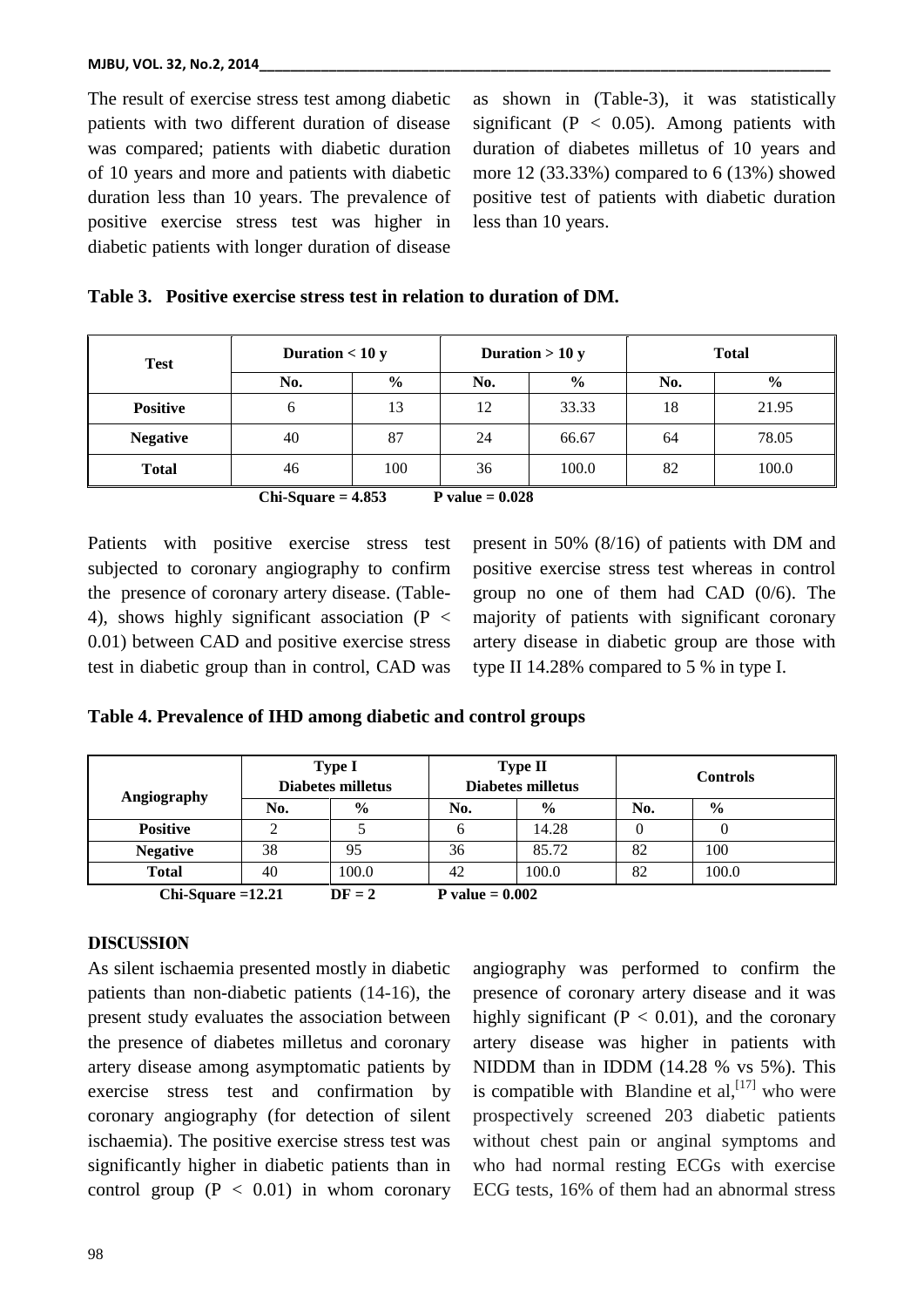test, whereas 9% had silent CAD as defined by angiography. The vast majority of patients (84%) with silent angiographic CAD had type 2 DM(NIDDM). The present study also showed that the positive exercise stress test was higher in diabetic patients with longer duration of disease (patients with diabetes of 10 years and more than in patients with diabetes duration of less than 10 years), this is similar to the recommendations of American College of Cardiology/American Heart Association and American Diabetes Association<sup>[\[18,19\]](http://www.circ.ahajournals.org/content/113/4/583.full#ref-1)</sup> that recommend an exercise ECG test be performed in patients with DM who have T2DM for  $> 10$ years, additional atherosclerotic risk factors, known or suspected CAD. The pathophysiology of silent ischemia remains controversial, and other factors may also play a role, including ischemic damage to nerve endings, differences in plasma opioid receptors, and psychological factors. Regardless of the cause, silent ischemia may mask or delay the diagnosis of CAD, contributing to more advanced disease when it is finally diagnosed.<sup>[20]</sup>

*In conclusion,* there is highly significant association between diabetes milletus and coronary artery disease and since the exercise stress testing remains, inexpensive and a wellestablished test.

*We recommend*, screening for coronary artery disease with exercise stress test in patient who have DM with duration  $> 10$  years even if he/she is asymptomatic.

## **REFERENCE**

- **1. Wild S, Roglic G, Green A, Sicree R: [Global](http://www.expertconsultbook.com/expertconsult/p/linkTo?type=journalArticle&isbn=978-1-4377-0398-6&title=Global+prevalence+of+diabetes%3A+Estimates+for+the+year+2000+and+projections+for+2030&author=Wild%C2%A0S+Roglic%C2%A0G+Green%C2%A0A&date=2004&volume=27&issue=&firstPage=1047&shortTitle=Diabetes%20Care)  [prevalence of diabetes: Estimates for the year 2000](http://www.expertconsultbook.com/expertconsult/p/linkTo?type=journalArticle&isbn=978-1-4377-0398-6&title=Global+prevalence+of+diabetes%3A+Estimates+for+the+year+2000+and+projections+for+2030&author=Wild%C2%A0S+Roglic%C2%A0G+Green%C2%A0A&date=2004&volume=27&issue=&firstPage=1047&shortTitle=Diabetes%20Care)  [and projections for 2030.](http://www.expertconsultbook.com/expertconsult/p/linkTo?type=journalArticle&isbn=978-1-4377-0398-6&title=Global+prevalence+of+diabetes%3A+Estimates+for+the+year+2000+and+projections+for+2030&author=Wild%C2%A0S+Roglic%C2%A0G+Green%C2%A0A&date=2004&volume=27&issue=&firstPage=1047&shortTitle=Diabetes%20Care) Diabetes Care 2004; 27: 1047-1053.**
- **2. American Diabetes Association. Standards of medical care in diabetes. Diabetes Care. 2005; 28:4–36.**
- **3. American Diabetes Association: [Diagnosis and](http://www.expertconsultbook.com/expertconsult/p/linkTo?type=journalArticle&isbn=978-1-4377-0398-6&title=Diagnosis+and+classification+of+diabetes+mellitus&author=American+Diabetes+Association%C2%A0&date=2010&volume=33&issue=Suppl%201&firstPage=S62&shortTitle=Diabetes%20Care)  [classification of diabetes mellitus.](http://www.expertconsultbook.com/expertconsult/p/linkTo?type=journalArticle&isbn=978-1-4377-0398-6&title=Diagnosis+and+classification+of+diabetes+mellitus&author=American+Diabetes+Association%C2%A0&date=2010&volume=33&issue=Suppl%201&firstPage=S62&shortTitle=Diabetes%20Care) Diabetes Care 2010; 33 (Suppl 1): S62**
- **4. Wackers FJ, Zaret BL. Detection of myocardial ischemia in patients with diabetes mellitus. Circulation. 2002; 105: 5–7.**
- **5. Preis SR, Hwang SJ, Coady S, Pencina MJ, D'Agostino RB Sr, Savage PJ, et al. [Trends in all](http://www.expertconsultbook.com/expertconsult/p/linkTo?type=journalArticle&isbn=978-1-4377-0398-6&title=Trends+in+all-cause+and+cardiovascular+disease+mortality+among+women+and+men+with+and+without+diabetes+mellitus+in+the+Framingham+Heart+Study%2C+1950+to+2005&author=Preis%C2%A0SR+Hwang%C2%A0SJ+Coady%C2%A0S&date=2009&volume=119&issue=&firstPage=1728&shortTitle=Circulation)[cause and cardiovascular disease mortality among](http://www.expertconsultbook.com/expertconsult/p/linkTo?type=journalArticle&isbn=978-1-4377-0398-6&title=Trends+in+all-cause+and+cardiovascular+disease+mortality+among+women+and+men+with+and+without+diabetes+mellitus+in+the+Framingham+Heart+Study%2C+1950+to+2005&author=Preis%C2%A0SR+Hwang%C2%A0SJ+Coady%C2%A0S&date=2009&volume=119&issue=&firstPage=1728&shortTitle=Circulation)  [women and men with and without diabetes mellitus](http://www.expertconsultbook.com/expertconsult/p/linkTo?type=journalArticle&isbn=978-1-4377-0398-6&title=Trends+in+all-cause+and+cardiovascular+disease+mortality+among+women+and+men+with+and+without+diabetes+mellitus+in+the+Framingham+Heart+Study%2C+1950+to+2005&author=Preis%C2%A0SR+Hwang%C2%A0SJ+Coady%C2%A0S&date=2009&volume=119&issue=&firstPage=1728&shortTitle=Circulation)  [in the Framingham Heart Study, 1950 to](http://www.expertconsultbook.com/expertconsult/p/linkTo?type=journalArticle&isbn=978-1-4377-0398-6&title=Trends+in+all-cause+and+cardiovascular+disease+mortality+among+women+and+men+with+and+without+diabetes+mellitus+in+the+Framingham+Heart+Study%2C+1950+to+2005&author=Preis%C2%A0SR+Hwang%C2%A0SJ+Coady%C2%A0S&date=2009&volume=119&issue=&firstPage=1728&shortTitle=Circulation)  [2005.](http://www.expertconsultbook.com/expertconsult/p/linkTo?type=journalArticle&isbn=978-1-4377-0398-6&title=Trends+in+all-cause+and+cardiovascular+disease+mortality+among+women+and+men+with+and+without+diabetes+mellitus+in+the+Framingham+Heart+Study%2C+1950+to+2005&author=Preis%C2%A0SR+Hwang%C2%A0SJ+Coady%C2%A0S&date=2009&volume=119&issue=&firstPage=1728&shortTitle=Circulation) Circulation 2009; 119: 1728-1735.**
- **6. Fang J, Alderman MH: [Impact of the increasing](http://www.expertconsultbook.com/expertconsult/p/linkTo?type=journalArticle&isbn=978-1-4377-0398-6&title=Impact+of+the+increasing+burden+of+diabetes+on+acute+myocardial+infarction+in+New+York+City%3A+1990-2000&author=Fang%C2%A0J+Alderman%C2%A0MH&date=2006&volume=55&issue=&firstPage=768&shortTitle=Diabetes)  [burden of diabetes on acute myocardial infarction in](http://www.expertconsultbook.com/expertconsult/p/linkTo?type=journalArticle&isbn=978-1-4377-0398-6&title=Impact+of+the+increasing+burden+of+diabetes+on+acute+myocardial+infarction+in+New+York+City%3A+1990-2000&author=Fang%C2%A0J+Alderman%C2%A0MH&date=2006&volume=55&issue=&firstPage=768&shortTitle=Diabetes)  [New York City: 1990-2000.](http://www.expertconsultbook.com/expertconsult/p/linkTo?type=journalArticle&isbn=978-1-4377-0398-6&title=Impact+of+the+increasing+burden+of+diabetes+on+acute+myocardial+infarction+in+New+York+City%3A+1990-2000&author=Fang%C2%A0J+Alderman%C2%A0MH&date=2006&volume=55&issue=&firstPage=768&shortTitle=Diabetes) Diabetes 2006; 55: 768**
- **7. Wiviott SD, Braunwald E, Angiolillo DJ, [Meisel S,](http://www.ncbi.nlm.nih.gov/pubmed/?term=Meisel%20S%5BAuthor%5D&cauthor=true&cauthor_uid=18757948)  [Dalby AJ,](http://www.ncbi.nlm.nih.gov/pubmed/?term=Dalby%20AJ%5BAuthor%5D&cauthor=true&cauthor_uid=18757948) [Verheugt FW,](http://www.ncbi.nlm.nih.gov/pubmed/?term=Verheugt%20FW%5BAuthor%5D&cauthor=true&cauthor_uid=18757948) [Goodman SG,](http://www.ncbi.nlm.nih.gov/pubmed/?term=Goodman%20SG%5BAuthor%5D&cauthor=true&cauthor_uid=18757948) et al. [Greater](http://www.expertconsultbook.com/expertconsult/p/linkTo?type=journalArticle&isbn=978-1-4377-0398-6&title=Greater+clinical+benefit+of+more+intensive+oral+antiplatelet+therapy+with+prasugrel+in+patients+with+diabetes+mellitus+in+the+trial+to+assess+improvement+in+therapeutic+outcomes+by+optimizing+platelet+inhibition+with+prasugrel%E2%80%93Thrombolysis+in+Myocardial+Infarction+38&author=Wiviott%C2%A0SD+Braunwald%C2%A0E+Angiolillo%C2%A0DJ&date=2008&volume=118&issue=&firstPage=1626&shortTitle=Circulation)  [clinical benefit of more intensive oral antiplatelet](http://www.expertconsultbook.com/expertconsult/p/linkTo?type=journalArticle&isbn=978-1-4377-0398-6&title=Greater+clinical+benefit+of+more+intensive+oral+antiplatelet+therapy+with+prasugrel+in+patients+with+diabetes+mellitus+in+the+trial+to+assess+improvement+in+therapeutic+outcomes+by+optimizing+platelet+inhibition+with+prasugrel%E2%80%93Thrombolysis+in+Myocardial+Infarction+38&author=Wiviott%C2%A0SD+Braunwald%C2%A0E+Angiolillo%C2%A0DJ&date=2008&volume=118&issue=&firstPage=1626&shortTitle=Circulation)  [therapy with prasugrel in patients with diabetes](http://www.expertconsultbook.com/expertconsult/p/linkTo?type=journalArticle&isbn=978-1-4377-0398-6&title=Greater+clinical+benefit+of+more+intensive+oral+antiplatelet+therapy+with+prasugrel+in+patients+with+diabetes+mellitus+in+the+trial+to+assess+improvement+in+therapeutic+outcomes+by+optimizing+platelet+inhibition+with+prasugrel%E2%80%93Thrombolysis+in+Myocardial+Infarction+38&author=Wiviott%C2%A0SD+Braunwald%C2%A0E+Angiolillo%C2%A0DJ&date=2008&volume=118&issue=&firstPage=1626&shortTitle=Circulation)  [mellitus in the trial to assess improvement in](http://www.expertconsultbook.com/expertconsult/p/linkTo?type=journalArticle&isbn=978-1-4377-0398-6&title=Greater+clinical+benefit+of+more+intensive+oral+antiplatelet+therapy+with+prasugrel+in+patients+with+diabetes+mellitus+in+the+trial+to+assess+improvement+in+therapeutic+outcomes+by+optimizing+platelet+inhibition+with+prasugrel%E2%80%93Thrombolysis+in+Myocardial+Infarction+38&author=Wiviott%C2%A0SD+Braunwald%C2%A0E+Angiolillo%C2%A0DJ&date=2008&volume=118&issue=&firstPage=1626&shortTitle=Circulation)  [therapeutic outcomes by optimizing platelet](http://www.expertconsultbook.com/expertconsult/p/linkTo?type=journalArticle&isbn=978-1-4377-0398-6&title=Greater+clinical+benefit+of+more+intensive+oral+antiplatelet+therapy+with+prasugrel+in+patients+with+diabetes+mellitus+in+the+trial+to+assess+improvement+in+therapeutic+outcomes+by+optimizing+platelet+inhibition+with+prasugrel%E2%80%93Thrombolysis+in+Myocardial+Infarction+38&author=Wiviott%C2%A0SD+Braunwald%C2%A0E+Angiolillo%C2%A0DJ&date=2008&volume=118&issue=&firstPage=1626&shortTitle=Circulation)  [inhibition with prasugrel-Thrombolysis in](http://www.expertconsultbook.com/expertconsult/p/linkTo?type=journalArticle&isbn=978-1-4377-0398-6&title=Greater+clinical+benefit+of+more+intensive+oral+antiplatelet+therapy+with+prasugrel+in+patients+with+diabetes+mellitus+in+the+trial+to+assess+improvement+in+therapeutic+outcomes+by+optimizing+platelet+inhibition+with+prasugrel%E2%80%93Thrombolysis+in+Myocardial+Infarction+38&author=Wiviott%C2%A0SD+Braunwald%C2%A0E+Angiolillo%C2%A0DJ&date=2008&volume=118&issue=&firstPage=1626&shortTitle=Circulation)  [Myocardial Infarction.](http://www.expertconsultbook.com/expertconsult/p/linkTo?type=journalArticle&isbn=978-1-4377-0398-6&title=Greater+clinical+benefit+of+more+intensive+oral+antiplatelet+therapy+with+prasugrel+in+patients+with+diabetes+mellitus+in+the+trial+to+assess+improvement+in+therapeutic+outcomes+by+optimizing+platelet+inhibition+with+prasugrel%E2%80%93Thrombolysis+in+Myocardial+Infarction+38&author=Wiviott%C2%A0SD+Braunwald%C2%A0E+Angiolillo%C2%A0DJ&date=2008&volume=118&issue=&firstPage=1626&shortTitle=Circulation) Circulation 2008; 14, 118(16): 1628-1636.**
- **8. Gibbons RJ, Balady GJ, Bricker JT, [Chaitman BR,](http://www.ncbi.nlm.nih.gov/pubmed/?term=Chaitman%20BR%5BAuthor%5D&cauthor=true&cauthor_uid=12356646)  [Fletcher GF,](http://www.ncbi.nlm.nih.gov/pubmed/?term=Fletcher%20GF%5BAuthor%5D&cauthor=true&cauthor_uid=12356646) [Froelicher VF,](http://www.ncbi.nlm.nih.gov/pubmed/?term=Froelicher%20VF%5BAuthor%5D&cauthor=true&cauthor_uid=12356646) et al. ACC/AHA 2002 guideline update for exercise testing. Summary article: A report of the ACC/AHA Task Force on Practice Guideline (Committee to update the 1997 Exercise Testing Guideline). J Am Coll Cardiol 2002; 40:1531-1540.**
- **9. Froelicher VF, Myers J: Exercise and the heart. 5th ed. Philadelphia, WB Saunders: 2006.**
- **10. Bruschke AV, Sheldon WC, Shirey EK, Proudfit WL, Albert V.G, William C, et al. A half century of selective coronary arteiography. J Am Coll Cardiol 2009; 54:2139-2144.**
- **11. Hanlon P, Byers M, Walker B, Summerton C. Environmental and nutritional factor in disease in Nicholas A.Nicki R,editors: Davidsons principle and practice of medicine.20th ed. London. Churichil Livingstone:2006; 93-113.**
- **12. Hunt SA, Abraham WT, Chin MH, [Feldman AM,](http://www.ncbi.nlm.nih.gov/pubmed/?term=Feldman%20AM%5BAuthor%5D&cauthor=true&cauthor_uid=19358937)  [Francis GS,](http://www.ncbi.nlm.nih.gov/pubmed/?term=Francis%20GS%5BAuthor%5D&cauthor=true&cauthor_uid=19358937) [Ganiats TG,](http://www.ncbi.nlm.nih.gov/pubmed/?term=Ganiats%20TG%5BAuthor%5D&cauthor=true&cauthor_uid=19358937) et al. focused update incorporated into the ACC/AHA 2005 guideline for the diagnosis and management of heart failure in adults. A report of American College of Cardiology Foundation/American heart Assosciation Task Force on Practice Guideline. J Am Coll Cariol 2009; 15, 54(25): 2464.**
- **13. Biam DS and Grossman W. Coronary Angiography. Grossman Cardiac Catheterization, Angiography and Intervention. 6th ed. Maryland Composition Inc: Philadelphia, 2000; 240-241.**
- **14. Wackers FJ, Young LH, Inzucchi SE, Chyun DA, Davey JA, Barrett EJ, et al. Detection of silent myocardial ischemia in asymptomatic diabetic subjects: the DIAD study. Diabetes Care. 2004; 27: 1954–1961.**
- **15. Rajagopalan N, Miller TD, Hodge DO, Frye RL, Gibbons RJ. Identifying high-risk asymptomatic diabetic patients who are candidates for screening stress single-photon emission computed tomography imaging. J Am Coll Cardiol. 2005; 45: 43-49.**